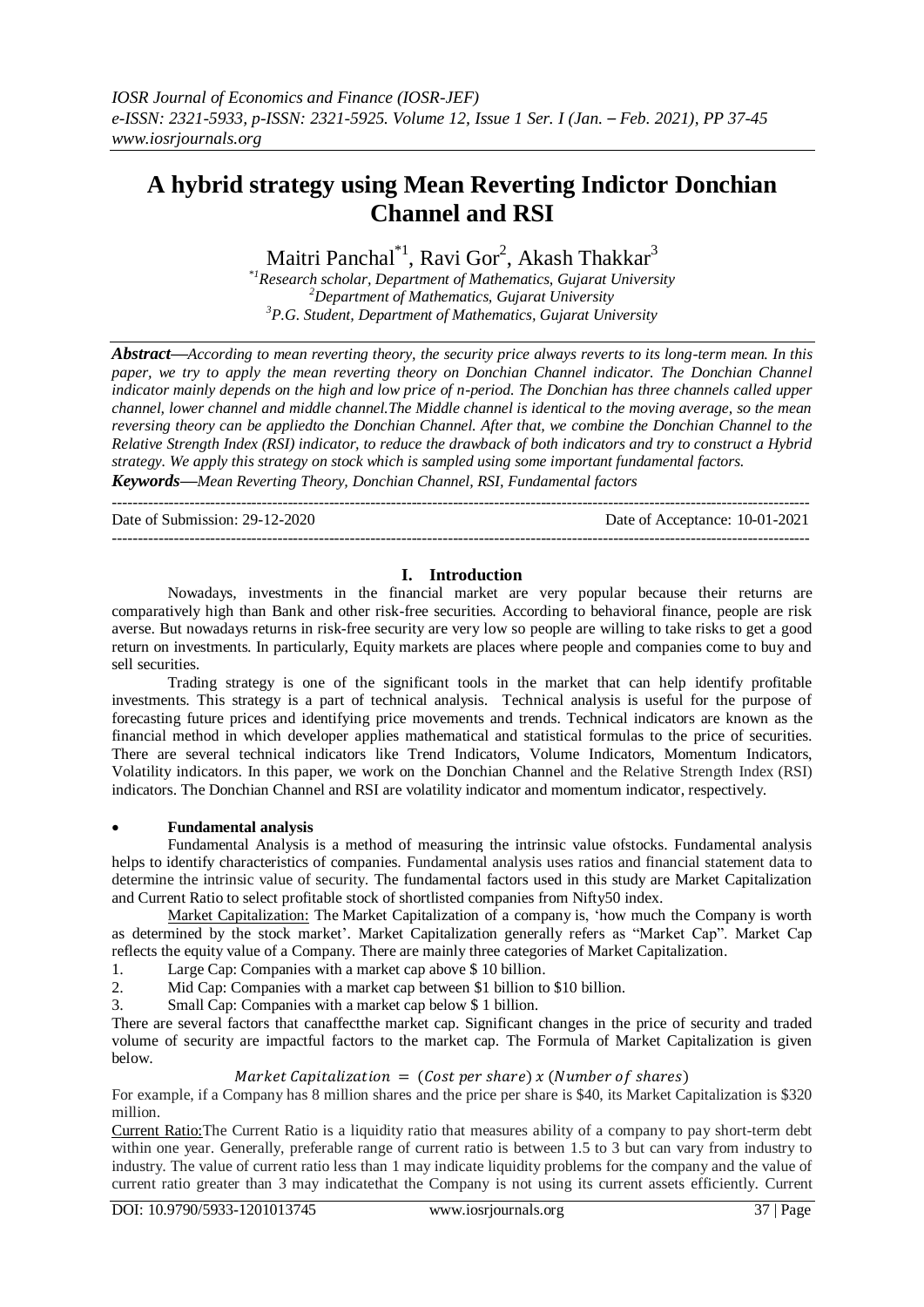assets can be found on a Company's balance sheet and represent the value of all assets it can reasonably expect to convert into cash within one year. The Formula of current ratio is given below.

Current Ratio = Current Assets / Current Liabilities

## **Technical Indicator :**

Donchian Channel Indicator:Donchian Channel indicator was developed by Richard Donchian in 1936. There are three lines in the Donchian Channel called Upper Channel, Middle Channel and Lower Channel. The upper channel shows high price of n-period, the lower channel shows low price of n-period and the middle channel shows average of high and low price of n-period. The area between upper channel and lower channel represents the Donchian Channel. The Donchian Channel indicator is useful for determining market volatility, identifying better time entry and identifying explosive breakout trades before it occurs. Generally, investors use 3,5,20,50,100,200 period in n-period.

Calculation:

Upper Channel = Highest high in last  $n$  – periods Lower Channel = Lowest low in last  $n$  – periods Middle Channel  $=$   $\frac{U}{\tau}$  $\overline{c}$ 

In this work,Donchian Channel is set at20-period. The middle channel of Donchian Channel is the average of high and low price of 20-period. This middle channel can be considered as moving average of 20 period high and low price. So, the theory of mean reversion can be appliedto theDonchian channel. According to mean reversion theory, price always reverts to its long run mean. So, if price is going far from middle channel then price willrevert to middle channel.

Relative Strength Index Indicator (RSI): Relative Strength Index (RSI) was developed by J. Welles Wilder in 1978 and introduced in his book "New Concepts in Technical Trading Systems". RSI is a momentum indicator that measures the oscillation of directional price movements. Momentum indicators help traders to identify the speed of price movement by comparing prices over time. RSI oscillates between 0 and 100. According to Wilder, RSI is considered overbought when it goes above 70 and oversold when it goes below 30. In this work RSI is set to 14-period.

Calculation:

$$
RSI = 100 - \left[\frac{100}{1 + RS}\right]
$$

 where, Relative Strength (RS) =  $\frac{A}{A}$  $\overline{A}$ First Average Gain  $=$   $\frac{S}{S}$  $\boldsymbol{n}$ First Average Loss  $=$   $\frac{S}{S}$  $\boldsymbol{n}$  $\overline{A}$ (  $\boldsymbol{n}$ 

$$
Average Loss = \frac{(previous Average Loss) \times (n - 1) + current Loss}{n}
$$

 $n = 14$  period

In this paper, we focus on applying mean reverting theory on Donchian channel and combine it with RSI indicator to increase profitability and reduce the drawback of bothindicators. To make complete investment/trading strategy, weadd some fundamental factors in stock selection process. Fundamental analysis is a method used to determine the value of stock by analyzing the financial data. An important characteristic of fundamental analysis is that it focuses exclusively on those variables that are directly related to the Company. Here, current ratio and market capitalization have been used.

#### **II. Literature review**

Bhargavi. R et. al (2017) analyzed that the Relative Strength Index(RSI) effectively used to create a portfolio. They examined the performance of fundamental factors namely Earning Per Share (EPS) and Price to Earning Ratio (P/E ratio) in the Indian Stock Market and concluded that P/E ratio more efficient than EPS. [1] Alhilfi (2019) studied that the use of Relative Strength Index (RSI) playedfundamental and effective role in rationalizing the speculation decisions of Bank of Baghdad shares listed on the Iraq Stock Exchange. The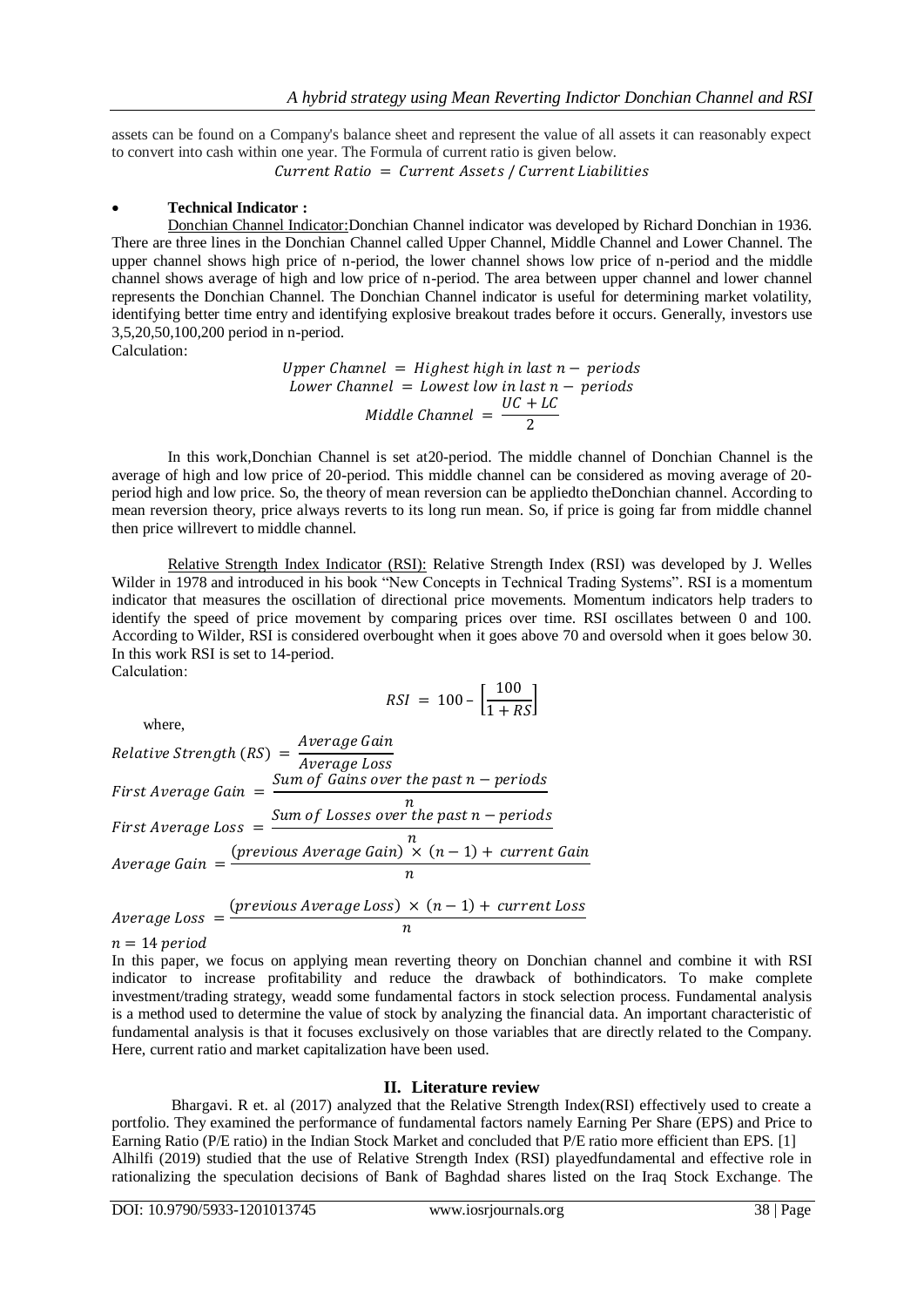researcher investigated that RSI helps in proactive predicting of price trends and what prices will be in the future. [2]

Choudhuri (2019) proved that the returns generated by RSI were much higher than the simple buy and hold strategy. The researcher found that the probability of false signals was also very less. [3]

Reddy andBabu(2019) checked that the validity of RSI in Indian stock market. They found that the RSI was the most accurate tool for predicting stock movements. [4]

Anitha and Padmaja (2017) focused on comparing the effectiveness of different technical indicators. They concludedthat technical indicators could play a useful role in the trade entry and exit points andalso predict the immediate market trend. [5]

Valarmathiand Kowsalya (2016) studied the technical analysis of five IT companies using the technical tools Relative Strength Index (RSI) and Exponential Moving Average (EMA). They found that the market trend of IT industry tends up with gradual price fluctuation. [6]

Madhu et. al (2019) investigated algorithmic trading of three mean reversion indicators. And further improvised either by adding a new mean reversion indicator to the existing algorithm or by using a new combination of indicators.[7]

Singh and Gor (2020) developed a solution for derivative pricing a European put option under the assumption that the distribution returns follows Gumbel distributed at maturity and also checked its relevancy to the actual market. [8]

Vaghela and Gor (2020) worked on the combination of Elliott Wave theory and sentiment indicator to identify future market direction. They tried to reduce the complexity of Elliott Wave theory by using sentiment indicator. [9]

Panchal and Gor (2020) converted chart pattern of technical indicators which followed mean reversion into numeric form and determined buy and sell signal of investment without having to test the chart pattern. They tried to describe the hold phenomenon in the stock market. [10]

Panchal and Gor (2020) attempted to construct a hybrid strategy of Exponential Moving Average and Parabolic Stop and Reversal which follows Mean Reversion process. They concluded that the hybrid strategy provides better long and short positions in the market and good strength of trend rather than individual indicator. [11]

In this paper,the Donchian Channel indicator is applied to stocks that are selected by fundamental factors. RSI indicator has been combined with Donchian Channel indicator to reduce the drawback of Donchian Channel indicator. Thus, a new hybrid strategy has been proposed to find buy and sell positions.

## **III. Modelling the Hybrid Strategy of Donchian Channeland RSI:**

In this work, we use two different indicators;Donchian Channel and Relative Strength Index. Among them one measures volatility and the other measures the momentum of security price. An indicator that measures volatility can be compared to a mean reverting indicator. Because of this, theory of mean reversion can be applied to theDonchian channel. Mainly, the mean reversion theory helps for better prediction. The Donchian channel is used for identifying breakout in security price but it cannot measure trend change in normal volatile market. RSI measures price moment in normal volatile market but it cannot measure breakout in highly volatile market. Both indicators have drawbacks but using them together can reduce drawback and increase profitability. With this idea, we model a hybrid strategy of Donchian Channel and RSI that follows the steps given below.

#### **Stepwise Procedure followed:**

- Select stock using fundamental factor current ratio and market cap.
- Using Donchian Channel, identify the price of security is upside or downside.
- Check whether the price of security is in weak tread or strong trend through RSI.
- Check whether market is highly or normal volatile through Donchian channel.
- Using hybrid outcome, take position in market.

## **IV. Research Methodology**

#### **1.** Data Collection:

The data from  $01<sup>st</sup>$  January 2018 to 31<sup>st</sup> December 2019was collected from the National Stock Exchange website www.nseindia.com

**2.** Computation:

Fundamental Factors: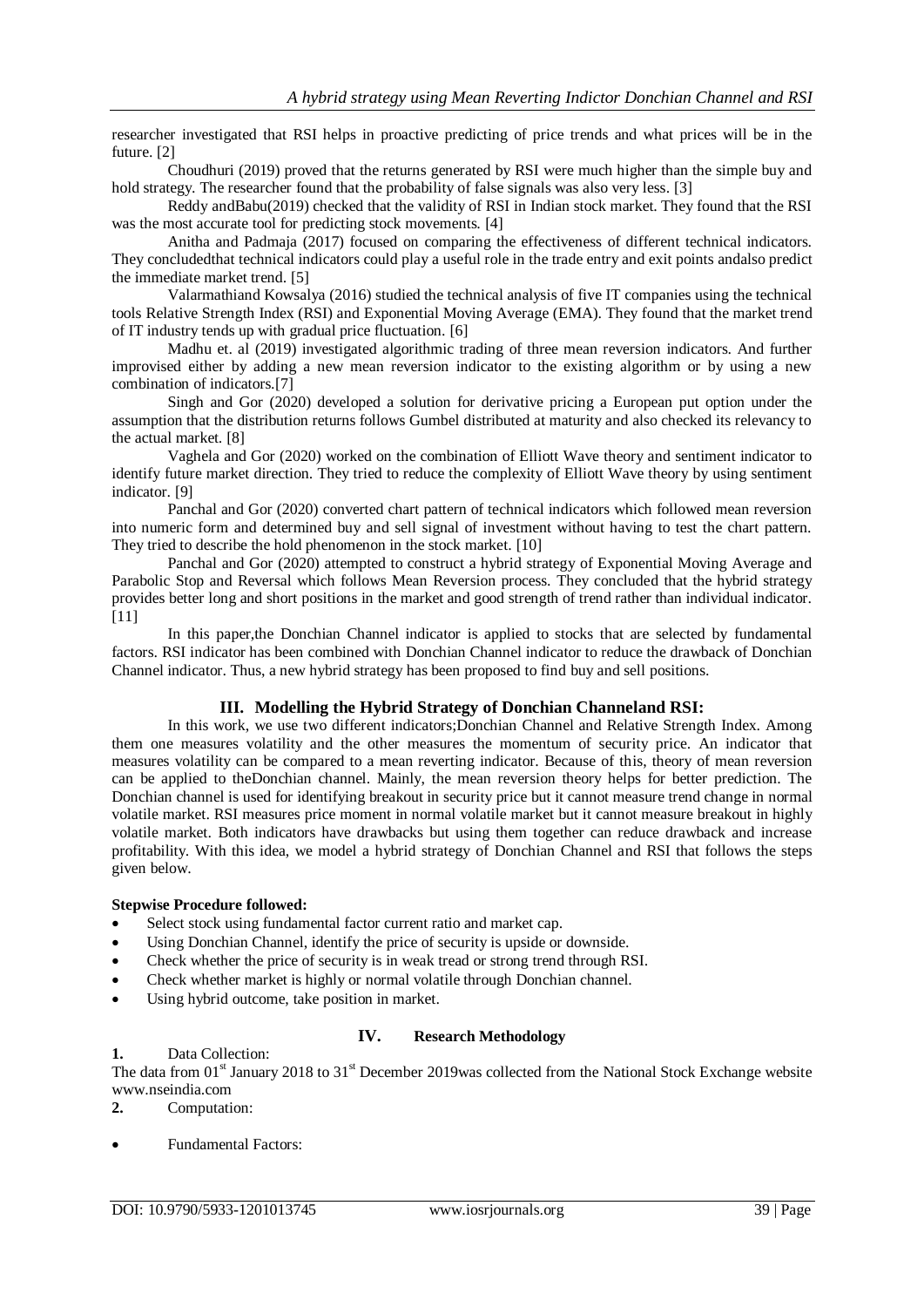We used fundamental factors for selection of companies. We select 10 companies from NIFTY 50 index by using fundamental factors namely Market Capitalization and Current Ratio. The companies and its fundamentals are given in table 1.

| <b>Table 1: Stock Selection</b>         |                      |                 |  |  |  |  |
|-----------------------------------------|----------------------|-----------------|--|--|--|--|
| Company Name                            | <b>Current Ratio</b> | Market Cap (cr) |  |  |  |  |
| <b>Tata Motors Limited</b>              | 0.58                 | 53,006.76       |  |  |  |  |
| Hindalco Industries Limited             | 1.68                 | 43,786.56       |  |  |  |  |
| UltraTech Cement Limited                | 0.97                 | 1,29,056.53     |  |  |  |  |
|                                         |                      |                 |  |  |  |  |
| <b>Eicher Motors Limited</b>            | 2.21                 | 52,322.61       |  |  |  |  |
| Hero MotoCorp Limited                   | 1.96                 | 47,877.53       |  |  |  |  |
| Maruti Suzuki India Limited             | 0.87                 | 2,13,711.07     |  |  |  |  |
| Indian Oil Corporation Limited          | 0.81                 | 1,09,251.31     |  |  |  |  |
| Power Grid Corporation of India Limited | 0.62                 | 99,635.62       |  |  |  |  |

In table 1, there are three companies namely Hindalco Industries Limited, Eicher Motors Limited and Hero MotoCorp Limited that have greater than 1 current ratio. Eicher Motors Limited has been selected because of it had highest Market Capitalization as compared to other two companies.

Donchian Channel:

Calculation:

Upper Channel = Higher high in last n – periods

\nLower Channel = Lower low in last n – periods

\n Middle Channel = 
$$
\frac{UC + LC}{2}
$$

 $\triangleright$  Calculation of Donchian Channel using excel:

- Step 1: Calculate Upper Channel price by using highest high prices in last 20 periods.
- Step 2:Calculate Lower Channel price by using lowest low prices in last 20 periods.
- Step 3:Calculate Middle Channel price as the average of Upper Channel price and Lower Channel
- price.
	- Step 4: Outcomes:
		- Buy signal generates when low price is less than Lower Channel price. Sell signal generates when high price is greater than Upper Channel price. If these two situations do not exist, then Hold position.

|              | How to read the table 2.1 and 2.2                                |  |  |  |  |  |  |
|--------------|------------------------------------------------------------------|--|--|--|--|--|--|
| $2nd$ column | The open price of current day                                    |  |  |  |  |  |  |
| $3rd$ column | The high price of current day                                    |  |  |  |  |  |  |
| $4th$ column | The low price of current day                                     |  |  |  |  |  |  |
| $5th$ column | The close price of current day                                   |  |  |  |  |  |  |
| $6th$ column | UC price: Highest high in last 20 periods                        |  |  |  |  |  |  |
| $7th$ column | LC price: Lowest low in last 20 periods                          |  |  |  |  |  |  |
| $8th$ column | MC price: The average of UC price and LC price                   |  |  |  |  |  |  |
| $9th$ column | Outcomes of Donchian Channel:                                    |  |  |  |  |  |  |
|              | Buy signals generates when low price is less than LC price.      |  |  |  |  |  |  |
|              | Sell signals generates when high price is greater than UC price. |  |  |  |  |  |  |
|              | If these two situations do not exist then Hold.                  |  |  |  |  |  |  |

|           | Table 2.1: Observation Table of Donchian Channel (Buy Signal) (Year 2018) |         |         |              |           |         |         |                          |
|-----------|---------------------------------------------------------------------------|---------|---------|--------------|-----------|---------|---------|--------------------------|
| Date      | <b>Open</b>                                                               | High    | Low     | <b>Close</b> | <b>UC</b> | LC      | MC      | <b>Donchian Outcomes</b> |
| 8-Jan     | 29400                                                                     | 29400   | 29040.1 | 29197.4      | 30999     | 28298   | 29648.5 | <b>HOLD</b>              |
| $9-Jan$   | 29201                                                                     | 29241.7 | 28510.7 | 28596.9      | 30999     | 28298   | 29648.5 | <b>HOLD</b>              |
| $10-Ian$  | 28620                                                                     | 28699.9 | 28000   | 28097.5      | 30999     | 28298   | 29648.5 | <b>BUY</b>               |
| $11$ -Jan | 28100                                                                     | 28525   | 27820.5 | 28444.7      | 30999     | 28000   | 29499.5 | BUY                      |
| $12-Jan$  | 28520                                                                     | 28780   | 28211   | 28649.8      | 30999     | 27820.5 | 29409.8 | <b>HOLD</b>              |
| $15$ -Jan | 28750                                                                     | 28750   | 27900   | 27981.5      | 30999     | 27820.5 | 29409.8 | <b>HOLD</b>              |
| $16$ -Jan | 28010                                                                     | 28150   | 27701   | 27891.2      | 30999     | 27820.5 | 29409.8 | <b>BUY</b>               |
| $17-Ian$  | 27800                                                                     | 28301   | 27680.1 | 28222.8      | 30999     | 27701   | 29350   | <b>BUY</b>               |
| $18-Ian$  | 28228.8                                                                   | 28479   | 27811.1 | 27954.4      | 30999     | 27680.1 | 29339.5 | <b>HOLD</b>              |
| $19$ -Jan | 27880                                                                     | 28188.3 | 27751   | 28009.4      | 30720.1   | 27680.1 | 29200.1 | <b>HOLD</b>              |
| $22$ -Jan | 28009.4                                                                   | 28097.8 | 27590   | 27649.8      | 30720.1   | 27680.1 | 29200.1 | <b>BUY</b>               |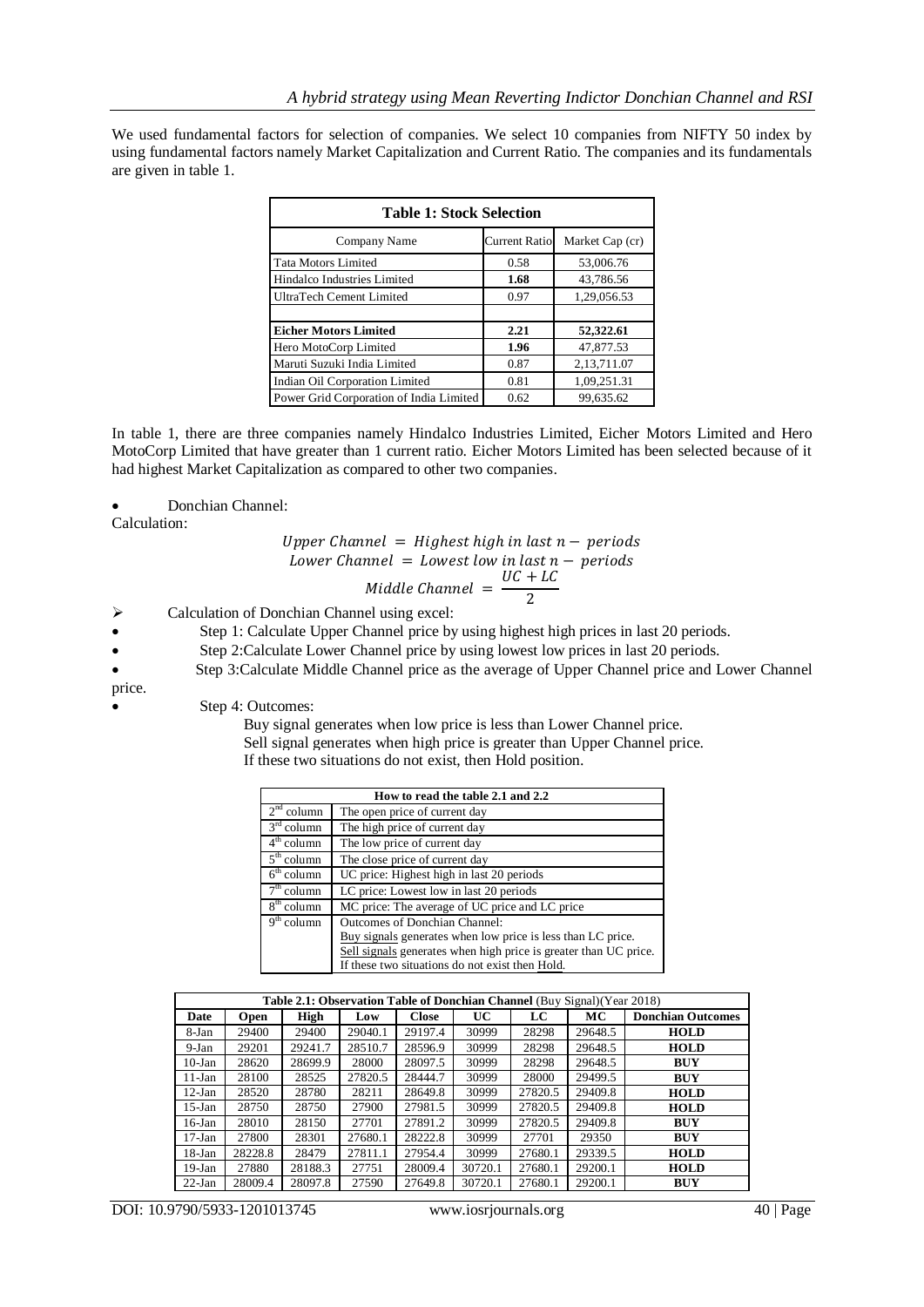| $23$ -Jan | 27700   | 27829.4 | 27020   | 27071.2 | 30466.4 | 27590   | 29028.2 | <b>BUY</b>  |
|-----------|---------|---------|---------|---------|---------|---------|---------|-------------|
| $24$ -Jan | 27006   | 27050   | 26302.2 | 26404.1 | 30466.4 | 27020   | 28743.2 | <b>BUY</b>  |
| $25-Ian$  | 26500   | 26730   | 26208.1 | 26519.4 | 30466.4 | 26302.2 | 28384.3 | <b>BUY</b>  |
| $29-Ian$  | 26730   | 27849   | 26566.1 | 27453.7 | 30466.4 | 26208.1 | 28337.3 | <b>HOLD</b> |
| $30-Ian$  | 27450   | 27453   | 26559   | 26689.4 | 30420   | 26208.1 | 28314   | <b>HOLD</b> |
| $31-Ian$  | 26827.3 | 27387   | 26525.2 | 26923.6 | 29955   | 26208.1 | 28081.5 | <b>HOLD</b> |
| 1-Feb     | 26984   | 28300   | 26714.5 | 28047.3 | 29400   | 26208.1 | 27804   | <b>HOLD</b> |

*A hybrid strategy using Mean Reverting Indictor Donchian Channel and RSI*

|           | Table 2.2: Observation Table of Donchian Channel (Sell Signal) (Year 2018) |             |         |              |           |         |         |                          |  |
|-----------|----------------------------------------------------------------------------|-------------|---------|--------------|-----------|---------|---------|--------------------------|--|
| Date      | Open                                                                       | <b>High</b> | Low     | <b>Close</b> | <b>UC</b> | LC      | MC      | <b>Donchian Outcomes</b> |  |
| $3-Apr$   | 28235.7                                                                    | 28235.7     | 27800   | 27990        | 29059.9   | 27251.2 | 28155.5 | <b>HOLD</b>              |  |
| 4-Apr     | 28498                                                                      | 29250       | 28400.7 | 28934.2      | 29059.9   | 27251.2 | 28155.5 | SELL                     |  |
| 5-Apr     | 29200                                                                      | 29749       | 29100.1 | 29677.8      | 29250     | 27251.2 | 28250.6 | <b>SELL</b>              |  |
| 6-Apr     | 29748                                                                      | 29899.9     | 29568   | 29799.2      | 29749     | 27301.1 | 28525   | <b>SELL</b>              |  |
| $9 - Apr$ | 29900                                                                      | 29986.2     | 29700   | 29805.8      | 29899.9   | 27301.1 | 28600.5 | <b>SELL</b>              |  |
| $10-Apr$  | 29811                                                                      | 30170       | 29650   | 29972.1      | 29986.2   | 27301.1 | 28643.6 | SELL                     |  |
| $11-Apr$  | 29999.9                                                                    | 30840       | 29925   | 30685.1      | 30170     | 27301.1 | 28735.5 | <b>SELL</b>              |  |
| $12-Apr$  | 30545.8                                                                    | 30900       | 30530   | 30681.6      | 30840     | 27301.1 | 29070.5 | SELL                     |  |
| $13-Apr$  | 30681                                                                      | 31500       | 30600   | 31353        | 30900     | 27301.1 | 29100.5 | SELL                     |  |
| $16-Apr$  | 31400                                                                      | 31400       | 31000   | 31299.2      | 31500     | 27301.1 | 29400.5 | <b>HOLD</b>              |  |
| 17-Apr    | 31300                                                                      | 31468.2     | 30900   | 31027.6      | 31500     | 27301.1 | 29400.5 | <b>HOLD</b>              |  |
| $18-Apr$  | 31050.1                                                                    | 31337.2     | 30800   | 30873.9      | 31500     | 27301.1 | 29400.5 | <b>HOLD</b>              |  |
| $19-Apr$  | 31180                                                                      | 31189       | 30580   | 30920.2      | 31500     | 27339.3 | 29419.7 | <b>HOLD</b>              |  |
| $20-Apr$  | 30850                                                                      | 31220       | 30677.6 | 31148.7      | 31500     | 27339.3 | 29419.7 | <b>HOLD</b>              |  |
| $23-Apr$  | 31399.9                                                                    | 31399.9     | 31000   | 31065.2      | 31500     | 27339.3 | 29419.7 | <b>HOLD</b>              |  |
| 24-Apr    | 31150                                                                      | 31500       | 30950.7 | 31136.8      | 31500     | 27339.3 | 29419.7 | <b>HOLD</b>              |  |
| $25-Apr$  | 31150                                                                      | 31200       | 30607.2 | 30746.9      | 31500     | 27608.2 | 29554.1 | <b>HOLD</b>              |  |
| $26$ -Apr | 30750                                                                      | 31316       | 30750   | 31205.2      | 31500     | 27800   | 29650   | <b>HOLD</b>              |  |



**Figure 1:**DonchianChannel Indicator on Eicher Motors Limited

Relative Strength Index:

Calculation

$$
RSI = 100 - \left[\frac{100}{1 + RS}\right]
$$

where,

Relative Strength (RS) = 
$$
\frac{\text{Average Gain}}{\text{Average Loss}}
$$
  
First Average Gain = 
$$
\frac{\text{Sum of Gains over the past n-periods}}{\text{First Average Loss}} = \frac{\text{Sum of Losses over the past n-periods}}{n}
$$
  
Average Gain = 
$$
\frac{(\text{previous Average Gain}) \times (n-1) + \text{current Gain}}{n}
$$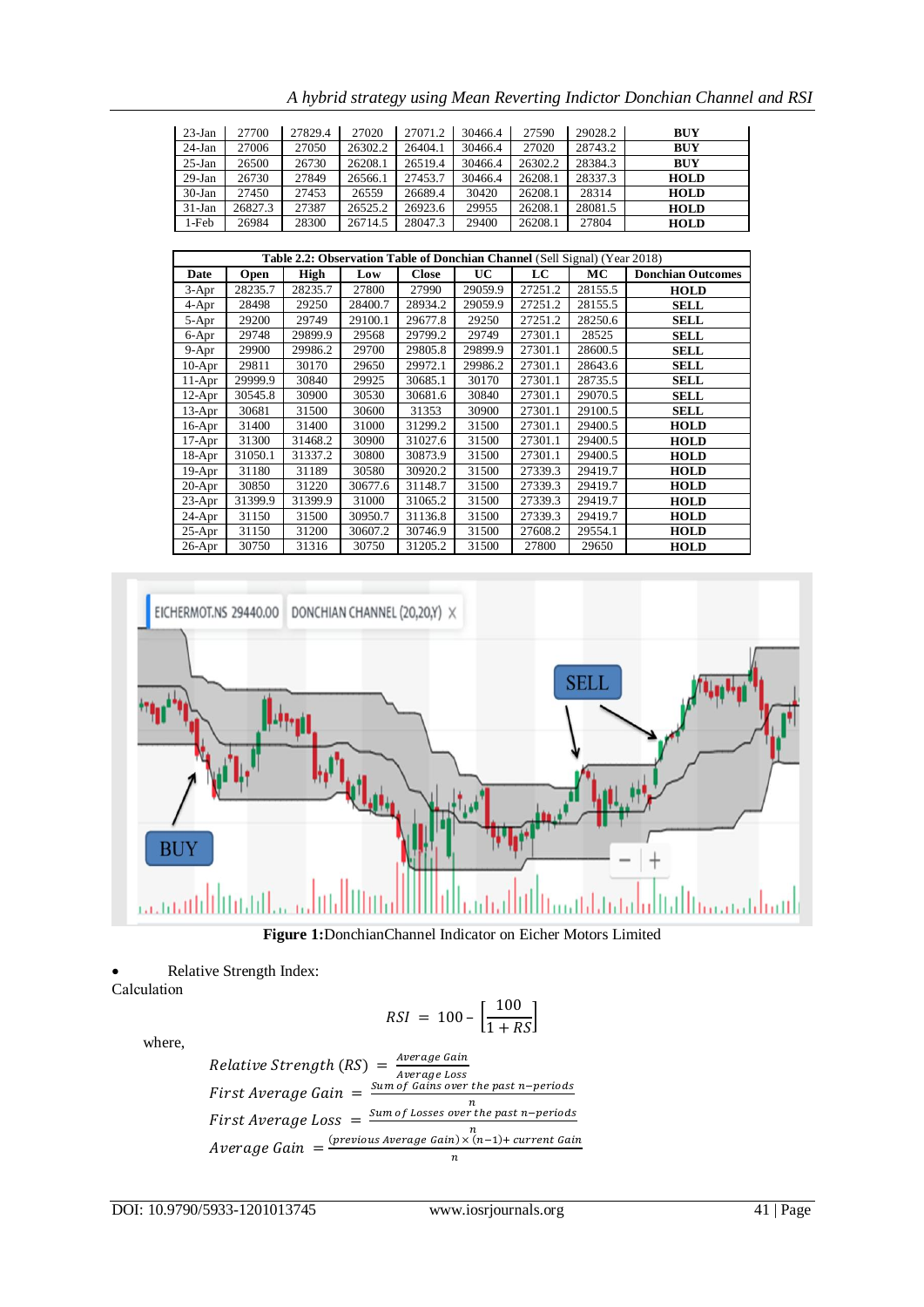$Average Loss =$ (  $\boldsymbol{n}$  $n = 14$  period  $\triangleright$  Calculation of RSI using excel:  $\bullet$  Step 1: Calculate Change by using this formula, Change = Close price – Previous Close price Step 2: Calculate Gain as given below. When Change price  $> 0$  then the value of Change is Gain otherwise Gain is zero. Step 3: Calculate Loss as given below. When Change price<0 then the value of Change is Loss otherwise Loss is zero. Step 4: Calculate First Average Gain as given below. First Average Gain  $=$ Sum of Gains over the past  $n$  – periods  $\boldsymbol{n}$  Step 5: Calculate First Average Loss as given below. First Average Loss  $=$   $\frac{S}{S}$  $\boldsymbol{n}$  Step 6: Calculate Average Gain as given below.  $\overline{A}$ (  $\overline{n}$  Step 6: Calculate Average Loss as given below.  $\overline{A}$ (  $\boldsymbol{n}$  Step 7: Calculate Relative Strength (RS) as given below. Relative Strength (RS) =  $\frac{A}{A}$  $\overline{A}$  Step 8: Calculate Relative Strength Index (RSI) price as given below.  $RSI = 100 - \left[\frac{1}{1}\right]$  $\mathbf{1}$ Step 9: Outcomes:

Buy signals generates when the RSI price below than 36. Sell signals generates when the RSI price above than 66. If these two situations do not exist, then Hold position.

|                                   | How to read the table 3.1 and 3.2                                     |  |  |  |  |  |  |
|-----------------------------------|-----------------------------------------------------------------------|--|--|--|--|--|--|
| $2nd$ column                      | The open price of current day                                         |  |  |  |  |  |  |
| $3rd$ column                      | The close price of current day                                        |  |  |  |  |  |  |
| $4th$ column                      | Change = Close price - Previous Close price                           |  |  |  |  |  |  |
| $5th$ column                      | Gain:                                                                 |  |  |  |  |  |  |
|                                   | When Change price $> 0$ then the value of Change is our Gain.         |  |  |  |  |  |  |
|                                   | When Change price $< 0$ then our Gain is zero.                        |  |  |  |  |  |  |
| $\overline{6}^{\text{th}}$ column | Loss:                                                                 |  |  |  |  |  |  |
|                                   | When Change price $< 0$ then the value of Change is our Loss.         |  |  |  |  |  |  |
|                                   | When Change price $> 0$ then our Loss is zero.                        |  |  |  |  |  |  |
| $7th$ column                      | Average Gain = $[(previous Average Gain) x (13) + current Gain] / 14$ |  |  |  |  |  |  |
| $8th$ column                      | Average Loss = $[(previous Average Loss) x (13) + current Loss] / 14$ |  |  |  |  |  |  |
| $9th$ column                      | $RS = Average Gain / Average Loss$                                    |  |  |  |  |  |  |
| $10^{th}$ column                  | $RSI = 100 - [100 / (1 + RS)]$                                        |  |  |  |  |  |  |
| $11th$ column                     | Outcomes of RSI:                                                      |  |  |  |  |  |  |
|                                   | Buy signals generates when the RSI price below than 36.               |  |  |  |  |  |  |
|                                   | Sell signals generates when the RSI price above than 66.              |  |  |  |  |  |  |
|                                   | If these two situations do not exist then Hold.                       |  |  |  |  |  |  |

|           | Table 3.1: Observation Table of RSI (Buy Signal) (Year 2018) |              |               |          |          |                 |                     |                             |            |                               |
|-----------|--------------------------------------------------------------|--------------|---------------|----------|----------|-----------------|---------------------|-----------------------------|------------|-------------------------------|
| Date      | <b>Open</b>                                                  | <b>Close</b> | <b>Change</b> | Gain     | Loss     | Average<br>Gain | <b>Average Loss</b> | <b>Relative</b><br>Strength | <b>RSI</b> | <b>RSI</b><br><b>Outcomes</b> |
| 8-Jan     | 29400                                                        | 29197.4      | $-39.6$       | $\Omega$ | 39.6     | 166.93          | 201.2               | 0.83                        | 45.34      | <b>HOLD</b>                   |
| $9-Jan$   | 29201                                                        | 28596.9      | $-600.5$      | $\Omega$ | 600.5    | 155.01          | 229.72              | 0.67                        | 40.29      | <b>HOLD</b>                   |
| $10$ -Jan | 28620                                                        | 28097.5      | $-499.4$      | $\Omega$ | 499.4    | 143.93          | 248.99              | 0.58                        | 36.63      | <b>HOLD</b>                   |
| $11$ -Jan | 28100                                                        | 28444.7      | 347.2         | 347.2    | $\Omega$ | 158.45          | 231.2               | 0.69                        | 40.66      | <b>HOLD</b>                   |
| $12-Ian$  | 28520                                                        | 28649.8      | 205.1         | 205.1    | $\Omega$ | 161.78          | 214.69              | 0.75                        | 42.97      | <b>HOLD</b>                   |
| $15$ -Jan | 28750                                                        | 27981.5      | $-668.3$      | $\Omega$ | 668.3    | 150.23          | 247.09              | 0.61                        | 37.81      | <b>HOLD</b>                   |
| $16$ -Jan | 28010                                                        | 27891.2      | $-90.3$       | $\Omega$ | 90.3     | 139.5           | 235.89              | 0.59                        | 37.16      | <b>HOLD</b>                   |
| $17-Ian$  | 27800                                                        | 28222.8      | 331.6         | 331.6    | $\Omega$ | 153.22          | 219.04              | 0.7                         | 41.16      | <b>HOLD</b>                   |
| $18$ -Jan | 28228.8                                                      | 27954.4      | $-268.4$      | $\theta$ | 268.4    | 142.28          | 222.57              | 0.64                        | 39         | <b>HOLD</b>                   |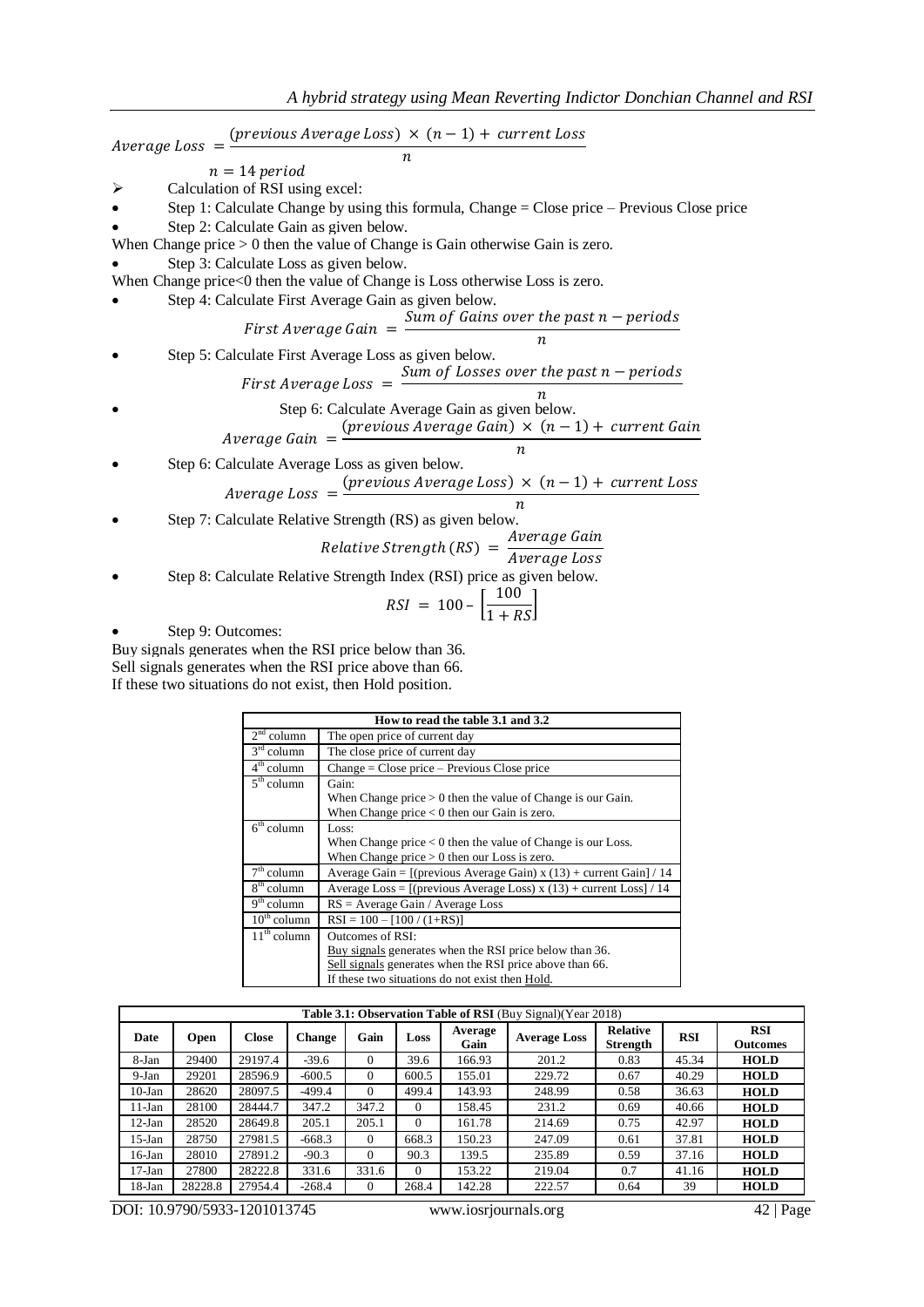| $19-Jan$  | 27880   | 28009.4 | 55       | 55       | $\Omega$ | 136.04  | 206.67                                                               | 0.66            | 39.7  | <b>HOLD</b> |
|-----------|---------|---------|----------|----------|----------|---------|----------------------------------------------------------------------|-----------------|-------|-------------|
| $22-Ian$  | 28009.4 | 27649.8 | $-359.6$ | $\Omega$ | 359.6    | 126.32  | 217.59                                                               | 0.58            | 36.73 | <b>HOLD</b> |
| $23$ -Jan | 27700   | 27071.2 | $-578.6$ | $\Omega$ | 578.6    | 117.3   | 243.38                                                               | 0.48            | 32.52 | <b>BUY</b>  |
| $24$ -Jan | 27006   | 26404.1 | $-667.1$ | $\Omega$ | 667.1    | 108.92  | 273.64                                                               | 0.4             | 28.47 | <b>BUY</b>  |
| $25$ -Jan | 26500   | 26519.4 | 115.3    | 115.3    | $\Omega$ | 109.38  | 254.1                                                                | 0.43            | 30.09 | <b>BUY</b>  |
| $29$ -Jan | 26730   | 27453.7 | 934.3    | 934.3    | $\Omega$ | 168.3   | 235.95                                                               | 0.71            | 41.63 | <b>HOLD</b> |
| $30-Jan$  | 27450   | 26689.4 | $-764.3$ | $\Omega$ | 764.3    | 156.28  | 273.69                                                               | 0.57            | 36.35 | <b>HOLD</b> |
| $31$ -Jan | 26827.3 | 26923.6 | 234.2    | 234.2    | $\Omega$ | 161.84  | 254.14                                                               | 0.64            | 38.91 | <b>HOLD</b> |
| 1-Feb     | 26984   | 28047.3 | 1123.7   | 1123.7   | $\Omega$ | 230.55  | 235.99                                                               | 0.98            | 49.42 | <b>HOLD</b> |
|           |         |         |          |          |          |         |                                                                      |                 |       |             |
|           |         |         |          |          |          |         | <b>Table 3.2: Observation Table of RSI</b> (Sell Signal) (Year 2018) |                 |       |             |
|           |         |         |          | ___      |          | Average | Average                                                              | <b>Relative</b> |       | <b>RSI</b>  |

*A hybrid strategy using Mean Reverting Indictor Donchian Channel and RSI*

|           | Table 3.2: Observation Table of RSI (Sell Signal) (Year 2018) |              |          |          |          |                 |                 |                                    |            |                               |
|-----------|---------------------------------------------------------------|--------------|----------|----------|----------|-----------------|-----------------|------------------------------------|------------|-------------------------------|
| Date      | Open                                                          | <b>Close</b> | Change   | Gain     | Loss     | Average<br>Gain | Average<br>Loss | <b>Relative</b><br><b>Strength</b> | <b>RSI</b> | <b>RSI</b><br><b>Outcomes</b> |
| $3-Apr$   | 28235.7                                                       | 27990        | $-298.8$ | $\Omega$ | 298.8    | 146.39          | 147.36          | 0.99                               | 49.83      | <b>HOLD</b>                   |
| 4-Apr     | 28498                                                         | 28934.2      | 944.2    | 944.2    | $\Omega$ | 203.37          | 136.83          | 1.49                               | 59.78      | <b>HOLD</b>                   |
| 5-Apr     | 29200                                                         | 29677.8      | 743.6    | 743.6    | $\Omega$ | 241.96          | 127.06          | 1.9                                | 65.57      | <b>HOLD</b>                   |
| 6-Apr     | 29748                                                         | 29799.2      | 121.4    | 121.4    | $\Omega$ | 233.35          | 117.98          | 1.98                               | 66.42      | <b>SELL</b>                   |
| $9 - Apr$ | 29900                                                         | 29805.8      | 6.6      | 6.6      | $\Omega$ | 217.15          | 109.55          | 1.98                               | 66.47      | <b>SELL</b>                   |
| $10-Apr$  | 29811                                                         | 29972.1      | 166.3    | 166.3    | $\Omega$ | 213.52          | 101.73          | 2.1                                | 67.73      | <b>SELL</b>                   |
| $11-Apr$  | 29999.9                                                       | 30685.1      | 713      | 713      | $\Omega$ | 249.2           | 94.46           | 2.64                               | 72.51      | <b>SELL</b>                   |
| $12-Apr$  | 30545.8                                                       | 30681.6      | $-3.5$   | $\Omega$ | 3.5      | 231.4           | 87.97           | 2.63                               | 72.46      | <b>SELL</b>                   |
| $13-Apr$  | 30681                                                         | 31353        | 671.4    | 671.4    | $\Omega$ | 262.83          | 81.68           | 3.22                               | 76.29      | <b>SELL</b>                   |
| $16-Apr$  | 31400                                                         | 31299.2      | $-53.8$  | $\Omega$ | 53.8     | 244.05          | 79.69           | 3.06                               | 75.38      | <b>SELL</b>                   |
| $17-Apr$  | 31300                                                         | 31027.6      | $-271.6$ | $\Omega$ | 271.6    | 226.62          | 93.4            | 2.43                               | 70.81      | <b>SELL</b>                   |
| $18-Apr$  | 31050.1                                                       | 30873.9      | $-153.7$ | $\Omega$ | 153.7    | 210.43          | 97.71           | 2.15                               | 68.29      | <b>SELL</b>                   |
| $19-Apr$  | 31180                                                         | 30920.2      | 46.3     | 46.3     | $\Omega$ | 198.71          | 90.73           | 2.19                               | 68.65      | <b>SELL</b>                   |
| $20-Apr$  | 30850                                                         | 31148.7      | 228.5    | 228.5    | $\Omega$ | 200.84          | 84.25           | 2.38                               | 70.45      | <b>SELL</b>                   |
| $23-Apr$  | 31399.9                                                       | 31065.2      | $-83.5$  | $\Omega$ | 83.5     | 186.49          | 84.19           | 2.22                               | 68.9       | <b>SELL</b>                   |
| $24-Apr$  | 31150                                                         | 31136.8      | 71.6     | 71.6     | $\Omega$ | 178.29          | 78.18           | 2.28                               | 69.52      | <b>SELL</b>                   |
| $25-Apr$  | 31150                                                         | 30746.9      | $-389.9$ | $\Omega$ | 389.9    | 165.55          | 100.44          | 1.65                               | 62.24      | <b>HOLD</b>                   |
| $26$ -Apr | 30750                                                         | 31205.2      | 458.3    | 458.3    | $\Omega$ | 186.46          | 93.27           | $\overline{c}$                     | 66.66      | <b>SELL</b>                   |



**Figure 2:** RSI Indicator on Eicher Motors Limited

**3.** Observation

Step 1: Calculate Donchian Channel for 20 periods and find its outcomes as above mentioned.

Step 2: Calculate RSI for 14 periods and find its outcomes as above mentioned.

Step 3: Donchian Channel and RSI both generates buy signal then itsstrong buy signal.

Step 4: Donchian Channel and RSI both generates sell signal then its strong sell signal.

Step5:Donchian Channel generates buy signal (sell signal) and RSI generates hold signal then its hold signal.

Step 6: Donchian Channel generates hold signal and RSI generates buy signal (sell signal) then its hold signal.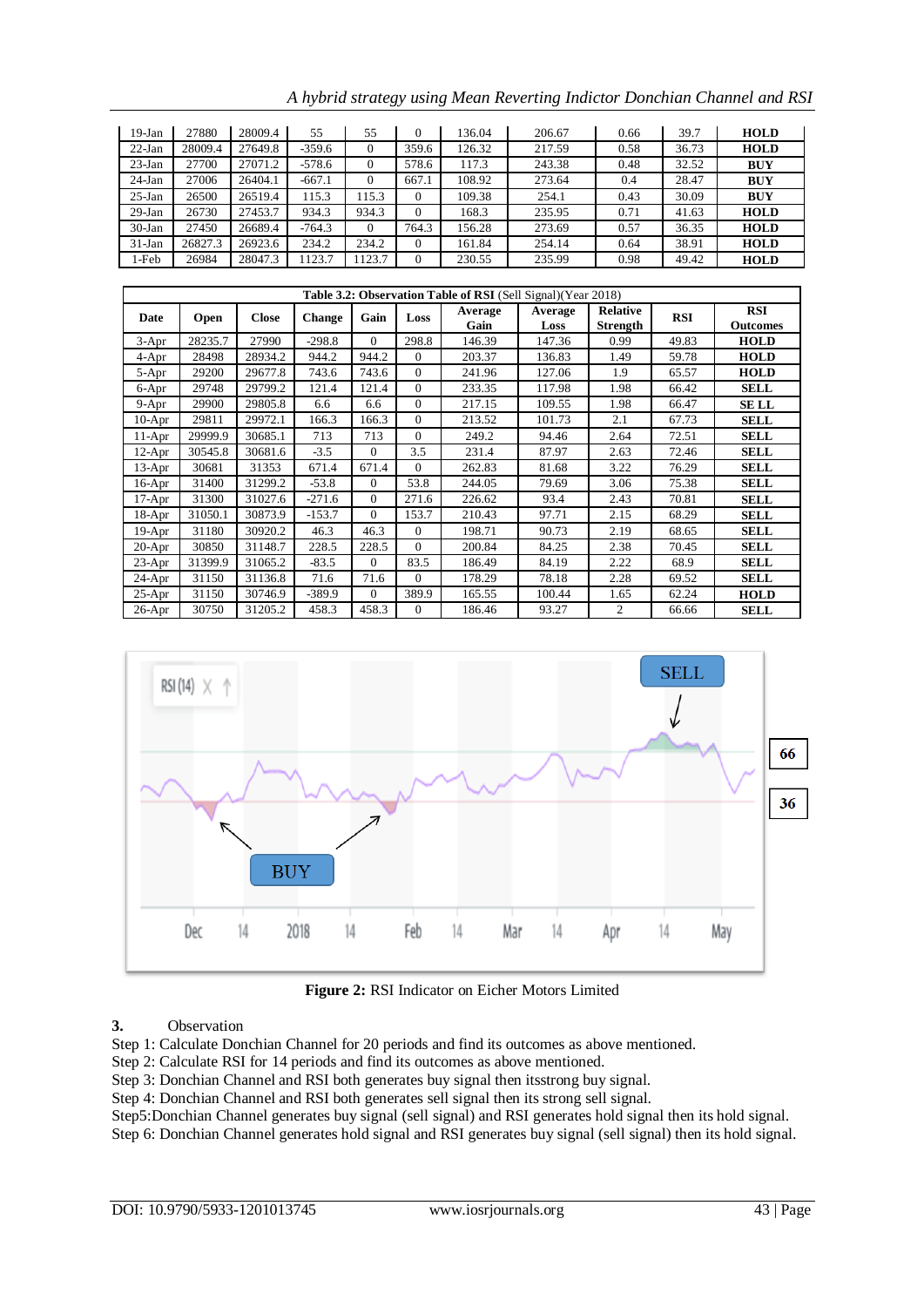|              | How to read thefor table 4.1 and 4.2                                                   |  |  |  |  |  |  |  |
|--------------|----------------------------------------------------------------------------------------|--|--|--|--|--|--|--|
| $2nd$ column | Outcomes of Donchian Channel:                                                          |  |  |  |  |  |  |  |
|              | Buy signals generates when low price is less than LC price.                            |  |  |  |  |  |  |  |
|              | Sell signals generates when high price is greater than UC price.                       |  |  |  |  |  |  |  |
|              | If these two situations do not exist then Hold.                                        |  |  |  |  |  |  |  |
| $3rd$ column | Outcomes of RSI:                                                                       |  |  |  |  |  |  |  |
|              | Buy signals generates when the RSI price below than 36.                                |  |  |  |  |  |  |  |
|              | Sell signals generates when the RSI price above than 66.                               |  |  |  |  |  |  |  |
|              | If these two situations do not exist then Hold.                                        |  |  |  |  |  |  |  |
| $4th$ column | <b>Hybrid Strategy Outcomes:</b>                                                       |  |  |  |  |  |  |  |
|              | Strong buy signal generates when Donchian Channel and RSI both generates buy signal.   |  |  |  |  |  |  |  |
|              | Strong sell signal generates when Donchian Channel and RSI both generates sell signal. |  |  |  |  |  |  |  |
|              | If these two situations do not exist then Hold.                                        |  |  |  |  |  |  |  |

|           | <b>Table 4.1: Observation Table of Hybrid Strategy</b><br>(Buy Signal) (Year 2018) |                     |                                 |  |  |  |  |  |
|-----------|------------------------------------------------------------------------------------|---------------------|---------------------------------|--|--|--|--|--|
| Date      | <b>Donchian Outcomes</b>                                                           | <b>RSI Outcomes</b> | <b>Hybrid Strategy Outcomes</b> |  |  |  |  |  |
| 8-Jan     | <b>HOLD</b>                                                                        | <b>HOLD</b>         | <b>HOLD</b>                     |  |  |  |  |  |
| $9-Ian$   | <b>HOLD</b>                                                                        | <b>HOLD</b>         | <b>HOLD</b>                     |  |  |  |  |  |
| $10$ -Jan | <b>BUY</b>                                                                         | <b>HOLD</b>         | <b>HOLD</b>                     |  |  |  |  |  |
| $11-Ian$  | <b>BUY</b>                                                                         | <b>HOLD</b>         | <b>HOLD</b>                     |  |  |  |  |  |
| $12-Ian$  | <b>HOLD</b>                                                                        | <b>HOLD</b>         | <b>HOLD</b>                     |  |  |  |  |  |
| $15$ -Jan | <b>HOLD</b>                                                                        | <b>HOLD</b>         | <b>HOLD</b>                     |  |  |  |  |  |
| $16$ -Jan | <b>BUY</b>                                                                         | <b>HOLD</b>         | <b>HOLD</b>                     |  |  |  |  |  |
| $17-Ian$  | <b>BUY</b>                                                                         | <b>HOLD</b>         | <b>HOLD</b>                     |  |  |  |  |  |
| $18$ -Jan | <b>HOLD</b>                                                                        | <b>HOLD</b>         | <b>HOLD</b>                     |  |  |  |  |  |
| $19-Ian$  | <b>HOLD</b>                                                                        | <b>HOLD</b>         | <b>HOLD</b>                     |  |  |  |  |  |
| $22-Ian$  | <b>BUY</b>                                                                         | <b>HOLD</b>         | <b>HOLD</b>                     |  |  |  |  |  |
| $23-Ian$  | <b>BUY</b>                                                                         | <b>BUY</b>          | <b>STRONG BUY</b>               |  |  |  |  |  |
| $24-Ian$  | <b>BUY</b>                                                                         | <b>BUY</b>          | <b>STRONG BUY</b>               |  |  |  |  |  |
| $25-Ian$  | <b>BUY</b>                                                                         | <b>BUY</b>          | <b>STRONG BUY</b>               |  |  |  |  |  |
| $29-Ian$  | <b>HOLD</b>                                                                        | <b>HOLD</b>         | <b>HOLD</b>                     |  |  |  |  |  |
| $30-Ian$  | <b>HOLD</b>                                                                        | <b>HOLD</b>         | <b>HOLD</b>                     |  |  |  |  |  |
| $31-Ian$  | <b>HOLD</b>                                                                        | <b>HOLD</b>         | <b>HOLD</b>                     |  |  |  |  |  |
| 1-Feb     | <b>HOLD</b>                                                                        | <b>HOLD</b>         | <b>HOLD</b>                     |  |  |  |  |  |

|          | Table 4.2: Observation Table of Hybrid Strategy<br>(Sell Signal) (Year 2018) |                     |                                 |  |  |  |  |  |  |
|----------|------------------------------------------------------------------------------|---------------------|---------------------------------|--|--|--|--|--|--|
| Date     | <b>Donchian Outcomes</b>                                                     | <b>RSI Outcomes</b> | <b>Hybrid Strategy Outcomes</b> |  |  |  |  |  |  |
| $3-Apr$  | <b>HOLD</b>                                                                  | <b>HOLD</b>         | <b>HOLD</b>                     |  |  |  |  |  |  |
| 4-Apr    | SELL                                                                         | <b>HOLD</b>         | <b>HOLD</b>                     |  |  |  |  |  |  |
| 5-Apr    | SELL                                                                         | <b>HOLD</b>         | <b>HOLD</b>                     |  |  |  |  |  |  |
| 6-Apr    | <b>SELL</b>                                                                  | <b>SELL</b>         | <b>STRONG SELL</b>              |  |  |  |  |  |  |
| 9-Apr    | <b>SELL</b>                                                                  | <b>SELL</b>         | <b>STRONG SELL</b>              |  |  |  |  |  |  |
| $10-Apr$ | <b>SELL</b>                                                                  | <b>SELL</b>         | <b>STRONG SELL</b>              |  |  |  |  |  |  |
| $11-Apr$ | <b>SELL</b>                                                                  | <b>SELL</b>         | <b>STRONG SELL</b>              |  |  |  |  |  |  |
| $12-Apr$ | <b>SELL</b>                                                                  | <b>SELL</b>         | <b>STRONG SELL</b>              |  |  |  |  |  |  |
| $13-Apr$ | <b>SELL</b>                                                                  | <b>SELL</b>         | <b>STRONG SELL</b>              |  |  |  |  |  |  |
| $16-Apr$ | <b>HOLD</b>                                                                  | <b>SELL</b>         | <b>HOLD</b>                     |  |  |  |  |  |  |
| $17-Apr$ | <b>HOLD</b>                                                                  | <b>SELL</b>         | <b>HOLD</b>                     |  |  |  |  |  |  |
| $18-Apr$ | <b>HOLD</b>                                                                  | <b>SELL</b>         | <b>HOLD</b>                     |  |  |  |  |  |  |
| $19-Apr$ | <b>HOLD</b>                                                                  | <b>SELL</b>         | <b>HOLD</b>                     |  |  |  |  |  |  |
| $20-Apr$ | <b>HOLD</b>                                                                  | <b>SELL</b>         | <b>HOLD</b>                     |  |  |  |  |  |  |
| $23-Apr$ | <b>HOLD</b>                                                                  | <b>SELL</b>         | <b>HOLD</b>                     |  |  |  |  |  |  |
| $24-Apr$ | <b>HOLD</b>                                                                  | <b>SELL</b>         | <b>HOLD</b>                     |  |  |  |  |  |  |
| $25-Apr$ | <b>HOLD</b>                                                                  | <b>HOLD</b>         | <b>HOLD</b>                     |  |  |  |  |  |  |
| $26-Apr$ | <b>HOLD</b>                                                                  | <b>SELL</b>         | <b>HOLD</b>                     |  |  |  |  |  |  |